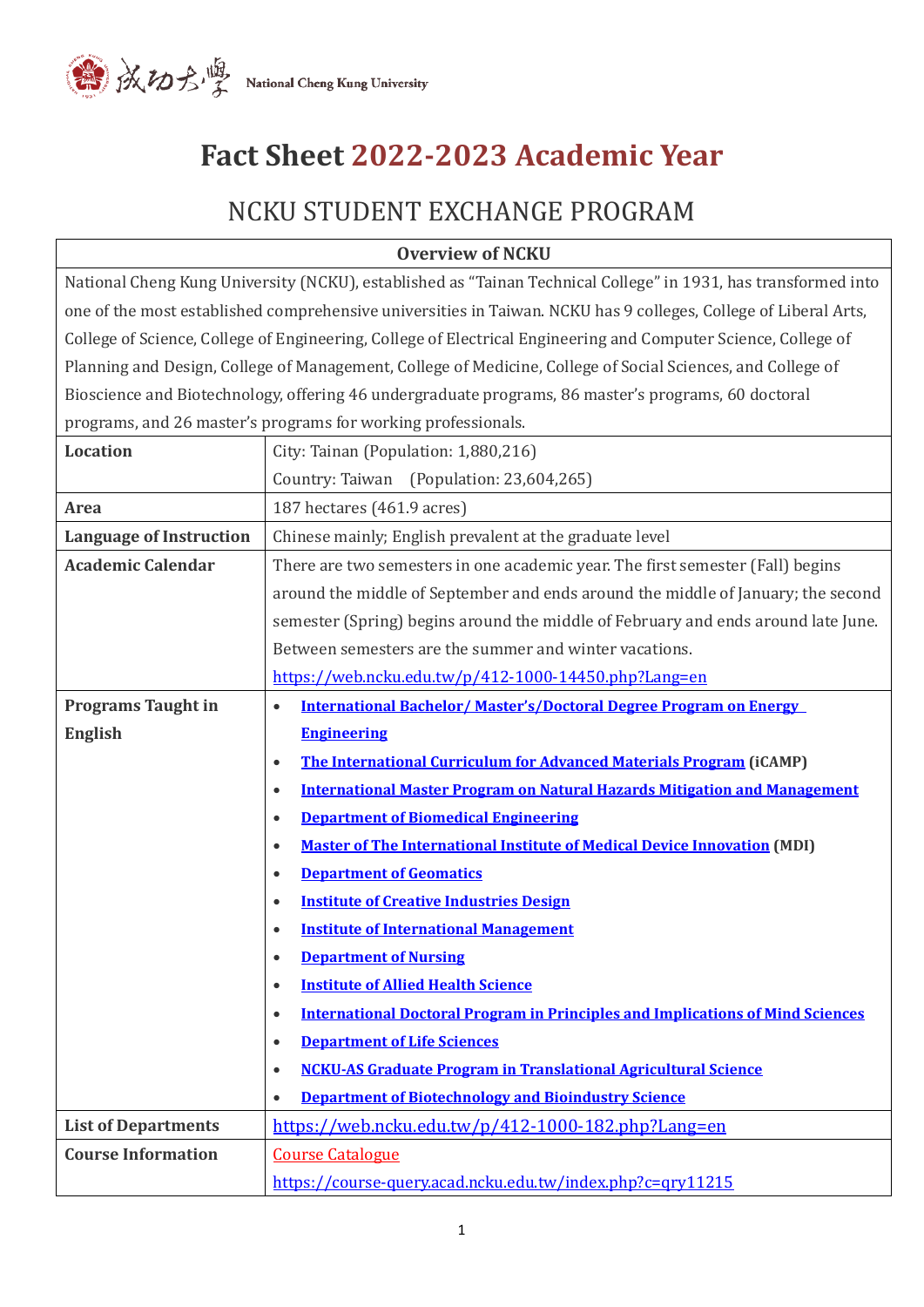

|                             | Courses offered previously at NCKU can be reviewed by selecting a semester of a       |
|-----------------------------|---------------------------------------------------------------------------------------|
|                             | certain year. Please note that academic year 110 means AY2021 (adding "1911" gets     |
|                             | the AD year) and semester 1 means the fall semester and semester 2 the spring         |
|                             | semester.                                                                             |
|                             |                                                                                       |
|                             | One may narrow down the search with various conditions available on the page.         |
|                             | Courses taught in English can be found with the "Courses Taught in English" button.   |
|                             |                                                                                       |
|                             | Note: Students are allowed to take courses offered by other departments/institutes,   |
|                             | in addition to those of their own departments/institutes. Also, they can take         |
|                             | courses of different program years and levels. Undergraduate students may take        |
|                             | graduate courses, and vice versa.                                                     |
| <b>Language Course</b>      | Exchange students may take a Chinese language course (2 hours per week) at their      |
|                             | own levels by taking a placement test. Instruction will be sent during its enrollment |
|                             | period.                                                                               |
| <b>Academic Transcripts</b> | Transcripts will be posted to the corresponding office of students' home              |
|                             | universities. It will be done 1-2months after the semester ends.                      |

# **Student Exchange Program**

| <b>Office in Charge</b>                  | Division of Study Abroad, Office of International Affairs (OIA)      |
|------------------------------------------|----------------------------------------------------------------------|
| <b>Supervisor</b>                        | Prof. Miaofen Yen, AVP for International Affairs and Director of SA, |
|                                          | Department of Nursing                                                |
| <b>Coordinator for Incoming Students</b> | Ms. Mona Chen (Phone: +886-6-2757575 ext. 50935)                     |
| <b>Coordinator for Outgoing Students</b> | Ms. Josephine Tsai (Phone: +886-6-2757575 ext. 50932)                |
| <b>Address</b>                           | Division of Study Abroad (SA)                                        |
|                                          | Office of International Affairs                                      |
|                                          | National Cheng Kung University                                       |
|                                          | No.1, University Road, Tainan City 701, Taiwan (R.O.C.)              |
|                                          | Zip:70101                                                            |
| Website                                  | https://ird-oia.ncku.edu.tw/p/412-1067-16064.php?Lang=en             |
| E-mail                                   | em50961@email.ncku.edu.tw                                            |

# **Application Procedure and Dates**

| <b>Nomination</b> | Coordinators of partner universities, please fill out | Deadlines                              |
|-------------------|-------------------------------------------------------|----------------------------------------|
|                   | the nomination sheet online (URL to be provided       | April 1 for the coming Fall Semester   |
|                   | through email)                                        | (September - January)                  |
|                   |                                                       | <b>October 1</b> for the coming Spring |
|                   |                                                       | Semester (February - June)             |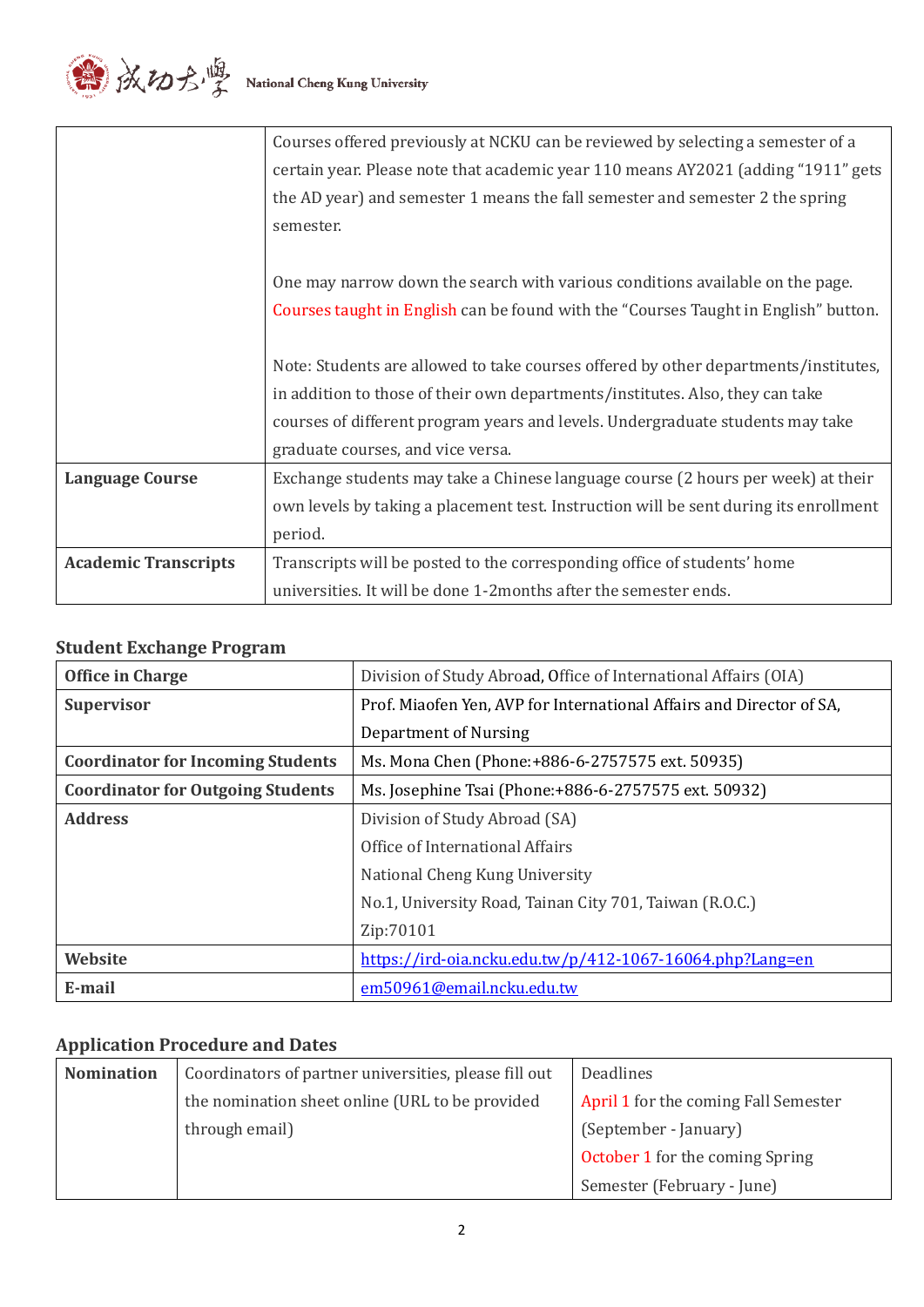

| <b>NCKU Online</b>  | Nominated students shall complete their                                                         | Deadlines                                    |
|---------------------|-------------------------------------------------------------------------------------------------|----------------------------------------------|
| <b>Application</b>  | applications at the NCKU Exchange Portal by the                                                 | April 10, if students will study in the Fall |
|                     | due date. The online application URL can be                                                     | Semester (September - January)               |
|                     | obtained from your exchange coordinator.                                                        | October 15, if students will study in the    |
|                     |                                                                                                 | Spring Semester (February - June)            |
|                     | Fee-paying exchange students will need to email                                                 |                                              |
|                     | the program at em50961@email.ncku.edu.tw for                                                    |                                              |
|                     | access to the NCKU online application portal.                                                   |                                              |
| <b>Admission</b>    | An admissions decision will be determined 4-6 weeks after the application closes. Students will |                                              |
| <b>Notification</b> | receive the admission result via e-mail.                                                        |                                              |

## **Application Requirements**

| <b>Application Materials Required (Softcopy, for all departments)</b>                                             |
|-------------------------------------------------------------------------------------------------------------------|
| 1. Head shot photo (JPG, <5mb) Please provide a photo that corresponds to the guideline.                          |
| 2. Official Enrollment Certificate (PDF, <5mb)                                                                    |
| 3. Latest official transcript in English (PDF, <5mb)                                                              |
| 4. Autobiography* (PDF, <5mb)                                                                                     |
| *An autobiography could be a combination of a short statement about yourself and of your resume. It is            |
| preferable to have a focus on your academic path.                                                                 |
| 5. Study plan for the exchange period (PDF, <5mb, preferably including your course list.)                         |
| 6. Recommendation letters (PDF, <5mb, at least 2, dated and signed by the referees.)                              |
| *The documents should include the referees' names and titles in print.                                            |
| 7. Financial statement issued by a bank/financial institution (PDF, <5mb)                                         |
| *A financial statement is to verify that the student has at least NT\$100,000 available for one academic year, or |
| NT\$50,000 for one academic semester to support his/her exchange period financially.                              |
| 8. Passport's information page (PDF, <5mb)                                                                        |
| 9. Photo ID, both sides (PDF, <5mb, required for Chinese nationality only.)                                       |
| 10. Certificate(s) of Chinese language or English language proficiency (PDF, <5mb, optional.)                     |
| 11. Other supporting documents (PDF, <30mb, optional.)                                                            |
| *Applicants, who are required to provide their portfolios of work, should submit the files here.                  |
| 12. Confirmation Page (PDF, <5mb)                                                                                 |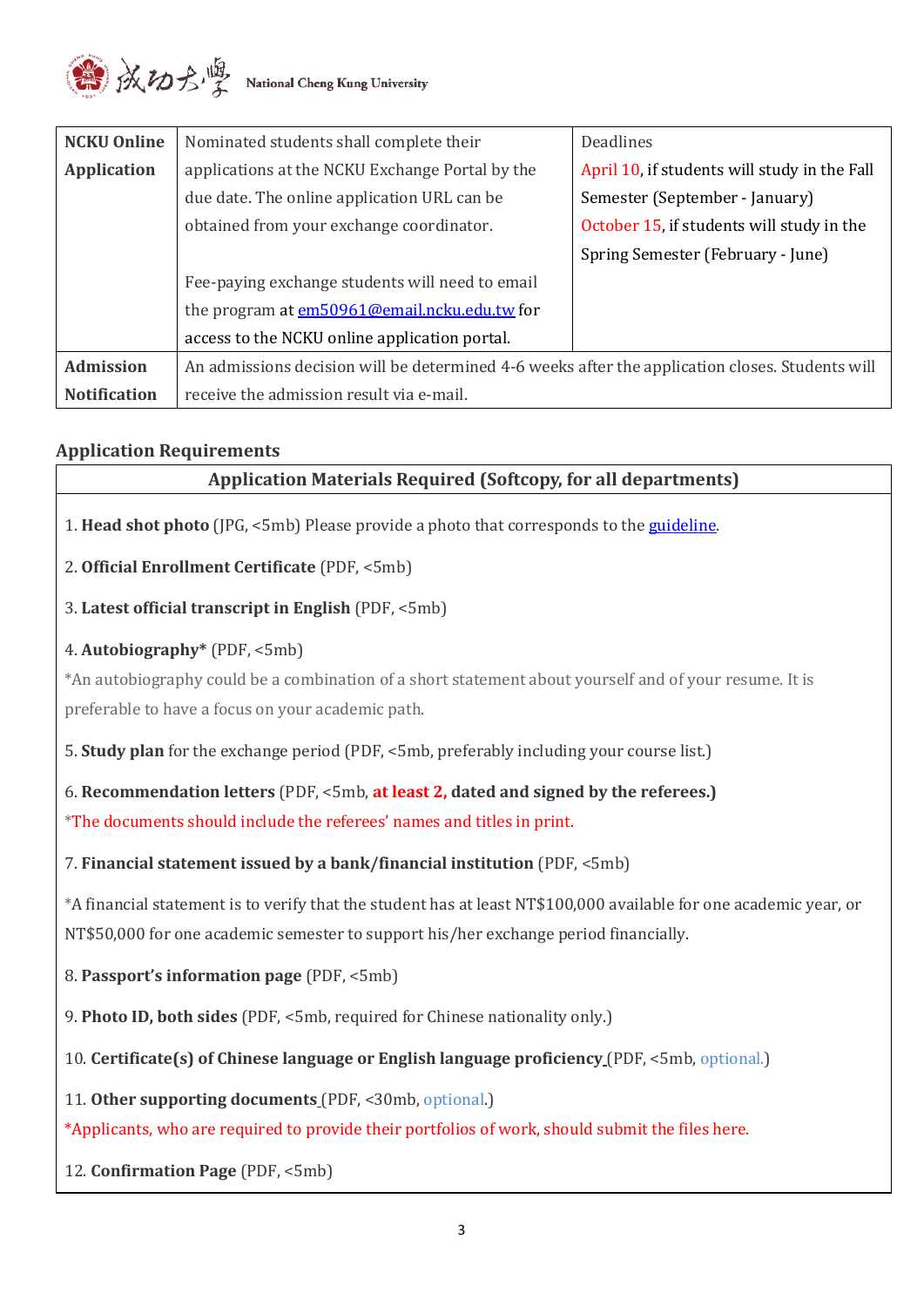

Students can download and print the Confirmation Page from the application portal, NCKU Online Application, AFTER they complete the requirement of the system. The *Confirmation Page* has to be proofed and signed by the applicant, and then to be signed by his/her exchange coordinator of the home university (fee-paying students can skip the coordinators' signature). When finished, a scanned copy of this document should be uploaded to the portal to complete the application. If you find any errors on your Confirmation Page, you may mark the error(s) on the printout before you submit it online. We will update your application accordingly on your behalf.

#### **Note**

\*All materials shall be prepared in the form of **clear & colored scanned copy** of the originals and be submitted to the NCKU Online Application. **No mailing of the original documents is required**.

> [Department Requirements for Exchange Students at NCKU, AY2022/2023](https://ird-oia.ncku.edu.tw/var/file/67/1067/img/2279/DepartmentrequirementsAY2022-23.pdf) [\(MUST READ. Please click to review\)](https://ird-oia.ncku.edu.tw/var/file/67/1067/img/2279/DepartmentrequirementsAY2022-23.pdf)

#### **Health Insurance**

| <b>Mandatory NCKU Student</b> | Students are required to join NCKU student group insurance at around NT\$260 for  |
|-------------------------------|-----------------------------------------------------------------------------------|
| <b>Group Insurance</b>        | one semester upon registration.                                                   |
| <b>Private Overseas</b>       | All exchange students need to purchase their own overseas insurance, which        |
| <b>Insurance</b>              | includes the health and accident coverage for the exchange period, in their home  |
|                               | country before departure. A copy of valid insurance summary needs to be certified |
|                               | by our Bureau of Consular Affairs (BOCA) to be accepted at the registration of    |
|                               | NCKU. One has to otherwise purchase an insurance coverage during the              |
|                               | registration at NCKU, if he/she arrives without his/her own insurance.            |

#### **Visa**

| Please be advised not to enter the country with a landing visa (inextensible), whose 90 days' period will |                                                                                 |  |
|-----------------------------------------------------------------------------------------------------------|---------------------------------------------------------------------------------|--|
| not cover one semester. Students will be responsible for all visa-related fees.                           |                                                                                 |  |
| <b>Visitor Visa for Foreign</b>                                                                           | Exchange students must apply for a Taiwan (ROC) visitor visa with               |  |
| <b>Students</b>                                                                                           | annotation "FS" followed by the name of the host university, prior to entering  |  |
|                                                                                                           | Taiwan. More information can be found at our Bureau of Consular Affairs         |  |
|                                                                                                           | (BOCA)                                                                          |  |
| <b>Resident Visa for Foreign</b>                                                                          | Exchange students, who will stay for two semesters and hold ordinary            |  |
| <b>Students</b>                                                                                           | passports or other legal travel documents, may apply for a resident visa. After |  |
|                                                                                                           | entering the ROC with resident visa, please apply for an "Alien Resident"       |  |
|                                                                                                           | Certificate" (ARC) within 15 days. More information may be found at Bureau      |  |
|                                                                                                           | of Consular Affairs (BOCA)                                                      |  |
| <b>Taiwan Entry Permit for</b>                                                                            | PRC nationals need to obtain a special type of visa, Taiwan Entry Permit, to    |  |
| <b>Students from Mainland</b>                                                                             | enter Taiwan. NCKU will process the application on behalves of the students     |  |
| China, Hong Kong, and Macau                                                                               | after acceptance.                                                               |  |